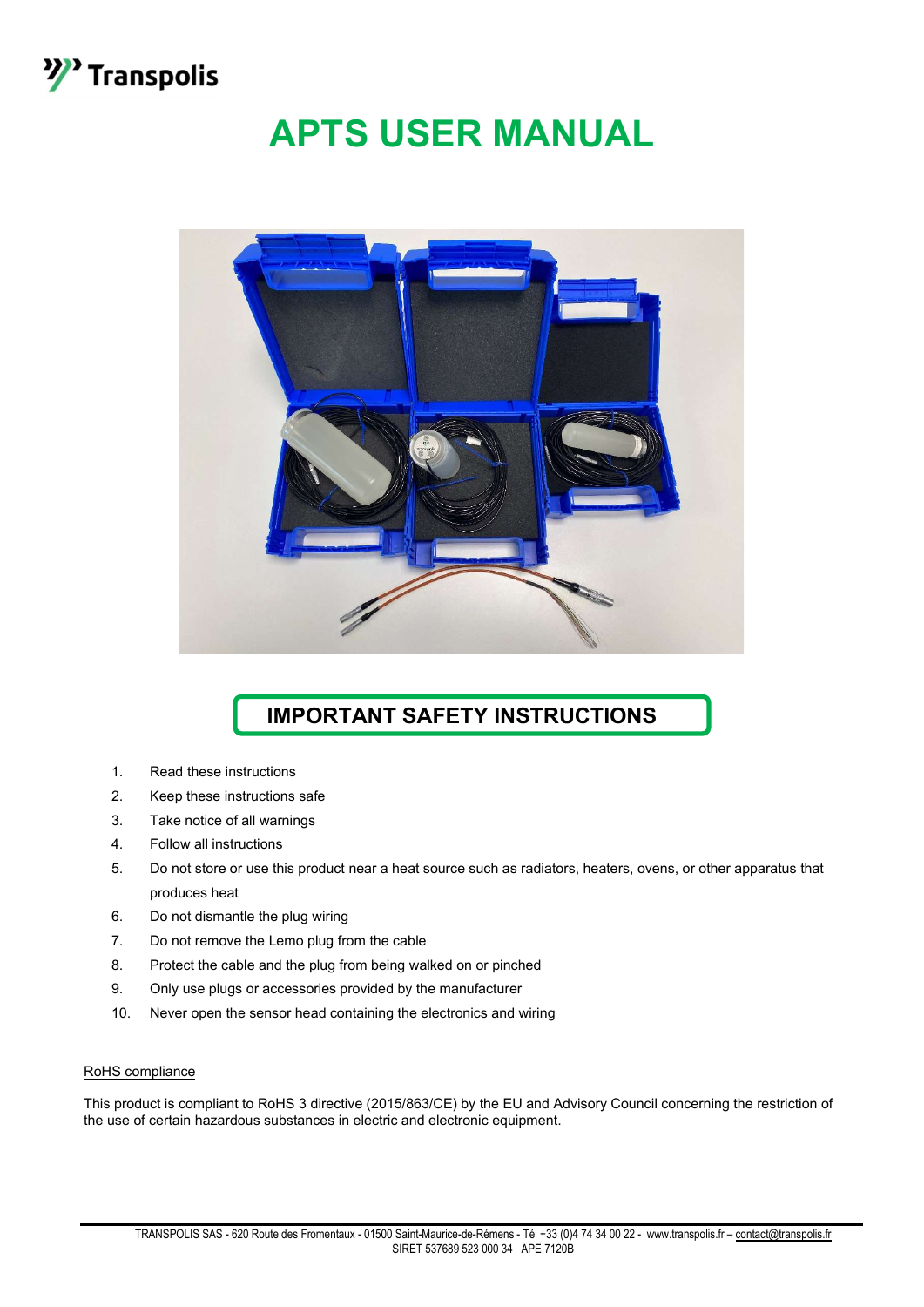### GENERAL DESCRIPTION AND SPECIFICATIONS

#### The APT sensors have been designed to measure the abdomen pressure inside the dummy to certify child restraint systems during crash tests.

Each sensor is made of a soft and robust cylindrical elastomer bladder, filled with a specific liquid, and sealed with a mechanical cover. The sensor head includes a miniature pressure cell and signal conditioning electronics. The key design of the fluid-elastomer assembly enables a very high biofidelity with the real stiffness of abdominal tissues. The ability of the restraint system to meet injury regulatory criteria is assessed by recording the pressure inside the abdomen during the crash impact.

For impact testing, the sensors are inserted vertically by pair in the abdomen.

The V3 current version of the APTS described in this document is available in three dimensions. The nominal diameter of the sensor corresponds to the main dimension accordingly to the abdomen Q dummy size; key specifications are provided in Table 2.

- Nominal diameter of 30mm for the Q1 and Q1.5 dummy,
- Nominal diameter of 40mm for the Q3 and Q6 dummies,
- Nominal diameter of 50mm for the Q10 dummy.

The APTS are mounted inside special Q dummy abdomen. These abdomen assemblies are designed by Humanetics Innovation Solutions or Cell Bond featuring two blind holes parallel to the lumbar spine.

The APTS must be inserted in the abdomen with the aluminum cap downwards and the sensor cables coming out of the abdomen through small holes. To reduce the friction with the skin inside the hole, each APTS sensor shall be inserted in a thin Lycra sock. To prevent unwanted slippage during testing, the sock should be attached to the bottom of the hole.

#### Performance, environmental and electrical characteristics

| Range (bar / psi / kPa)     | 5/73/500                                                                             | Safe temperature (°C)                                        | $-20$ to $70$                     |
|-----------------------------|--------------------------------------------------------------------------------------|--------------------------------------------------------------|-----------------------------------|
| Safe overload               | 150%                                                                                 | Compensated temperature (°C)                                 | $0$ to 50                         |
| Rated output (mV/bar) $(1)$ | $0.42 + 20%$                                                                         | Temperature effect on zero<br>$(\%$ RO/°C) and output (%/°C) | $±1\%$ and $±0.3\%$               |
| Non linearity (%RO)         | $±1.5%$ max.                                                                         | Nominal excitation (VDC)                                     | 5 to 15                           |
| Hysteresis (%RO)            | $±1\%$ max.                                                                          | Bridge resistance $(\Omega)$                                 | $350 + 10%$                       |
| Cable                       | Length 9m, black polyurethane<br>coated, 32AWG copper wire, outer<br>diameter 2.6 mm | Compliance                                                   | RoHS 3 directive<br>(2015/863/CE) |
| Plug                        | Lemo FGG.00.306.CLAD35Z                                                              | <b>TEDS (IEEE P1451.4)</b>                                   | DS2431 1024-bit<br>EEPROM chip    |

#### Mechanical characteristics

<sup>></sup> Transpolis

| Sensor type                              | APTS-D30              | APTS-D40                       | APTS-D50              |
|------------------------------------------|-----------------------|--------------------------------|-----------------------|
| Dimensions $L \times D$ (mm)             | $105 \times 30$       | $125 \times 40$                | $141 \times 50$       |
| Weight (g)                               | $81\pm2\%$            | $160+2%$                       | $272+2%$              |
| Special abdomen P/N                      | $Q1/1.5:036-5005$     | $Q3:020-5005$<br>$Q6:033-5005$ | $Q10:010-4309$        |
| Biofidelity static response (bar/mm) (2) | $1.01/10.81 \pm 10\%$ | $0.67/16.51 \pm 10\%$          | $0.60/15.81 \pm 10\%$ |

(1) With an excitation voltage from 5VDC to 15VDC. (Excitation voltage is safe from 2.4 to 18 VDC.) (2) Data obtained after static compression test with a belt: measurement of the pressure (bar) and the deflection (mm) with 250 N load.

TRANSPOLIS SAS - 620 Route des Fromentaux - 01500 Saint-Maurice-de-Rémens - Tél +33 (0)4 74 34 00 22 - www.transpolis.fr – aptst@transpolis.fr SIRET 537689 523 000 34 APE 7120B







2/3